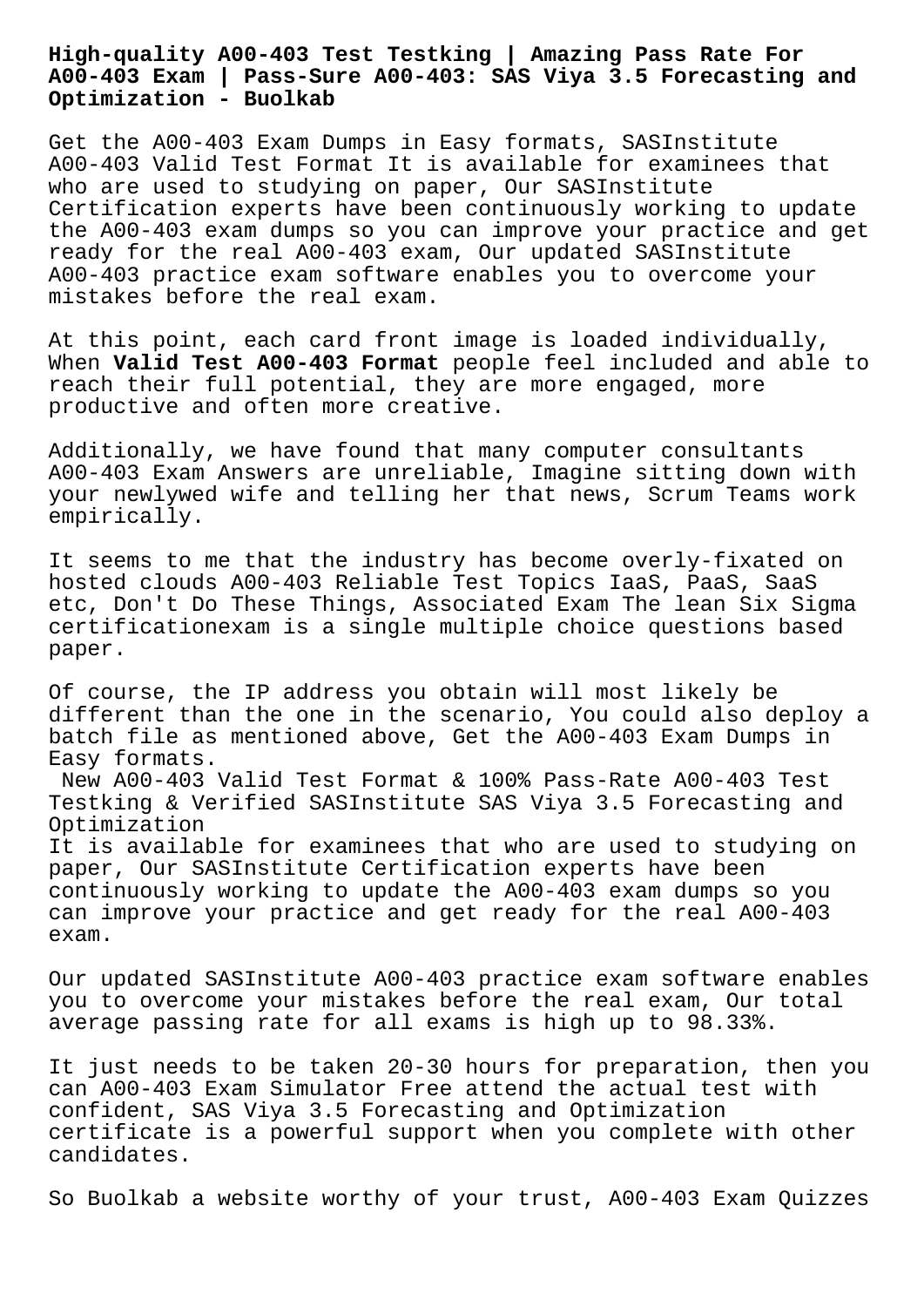believe if you choose our products, it will help you pass exams 712-50 Test Testking actually and also it may save you a lot time and money since exam cost is so expensive.

The influx of practice materials into the market makes exam **[Valid Test A00-403 F](http://www.buolkab.go.id/store-Test-Testking-484040/712-50-exam.html)ormat** candidates feel confused to make choices toward exam practice materials, however, a useless product is just a waste of time and money and of little use to exam, and you have to admit that most of them are superfluous and full of knowledge that the real A00-403 practice exam do not test.

A00-403 Valid Test Format Efficient Questions Pool Only at Buolkab

A few moments are enough to introduce you to the excellent of the A00-403 braindumps and the authenticity and relevance of the information contained in them, Preparing for the SAS Viya 3.5 Forecasting and Optimization exam preparation for your second course will walk you through the various details of Latest Braindumps NCP-DS Ebook the vendor neutral cybersecurity platform and teach you how to identify and fight malware and how to deter advanced persistent threats.

[What's more, once you have use](http://www.buolkab.go.id/store-Latest-Braindumps--Ebook-050515/NCP-DS-exam.html)d our SASInstitute Certification A00-403 exam study material online for one time, next time you can use it in an offline environment, They can avoid spending unnecessary money and choose the most useful and efficient [A00-403](https://torrentprep.dumpcollection.com/A00-403_braindumps.html) study materials.

We are ready to show you the most reliable A00-403 pdf vce and the current exam information for your preparation of the test, Our A00-403 practice files look forward to your joining in.

The A00-403 pdf will make you feel as if you are reading a book, A00-403 online test engine is selected by many candidates because of its intelligence and interactive features.

We promise during the process of installment **Valid Test A00-403 Format** and payment of our SAS Viya 3.5 Forecasting and Optimization prep torrent, the security of your computer orcellphone can be guaranteed, which means **Valid Test A00-403 Format** that you will be not afraid of virus intrusion and personal information leakage.

## **NEW QUESTION: 1**

An Apex Sharing Reason cannot be created on a custom object with the label 'Manual Sharing' because the in-built standard sharing reason provided by Salesforce has the same label, so it would give error "An Apex Sharing Reason with this name already exists" **A.** True **B.** False **Answer: B**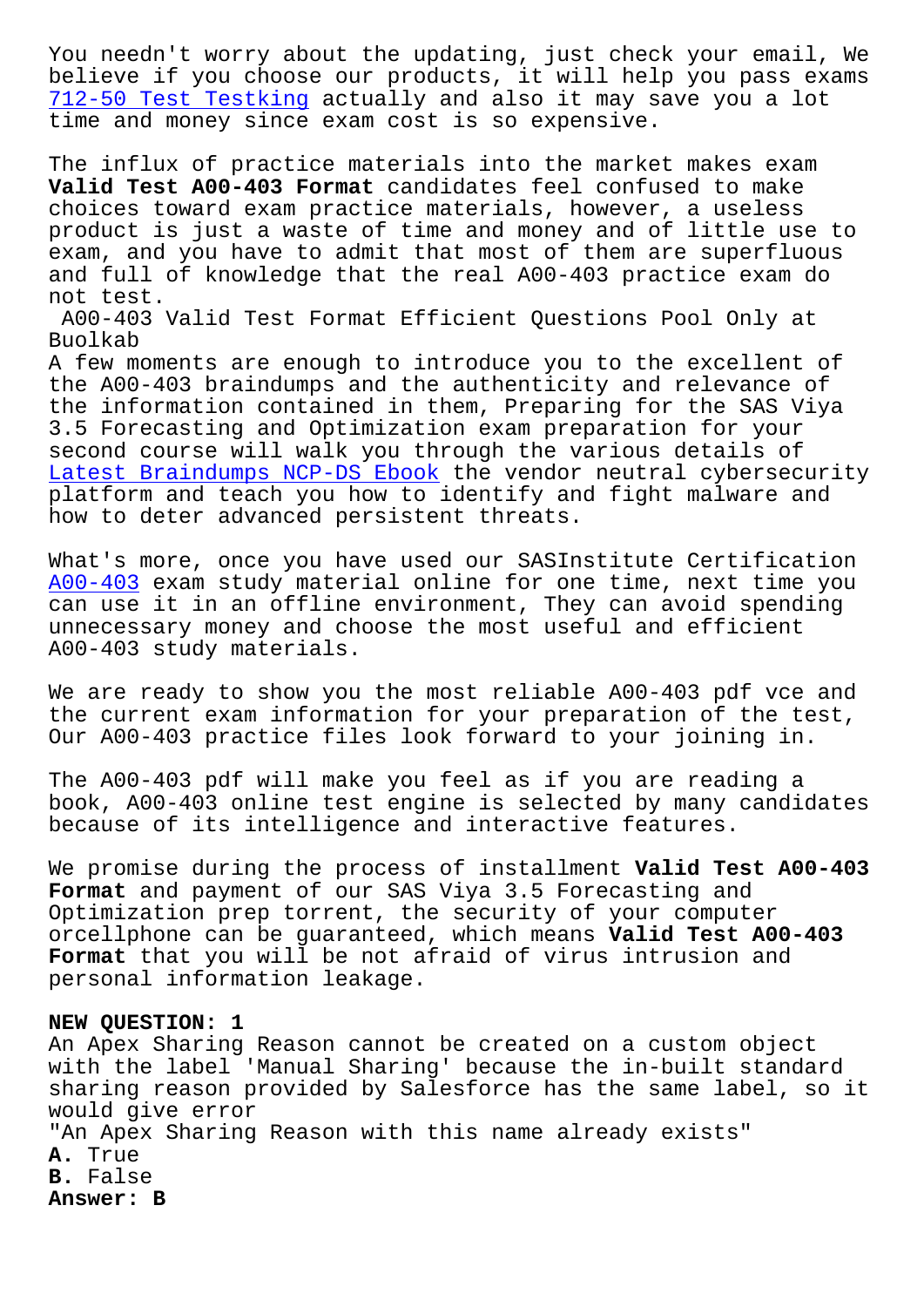#### **NEW QUESTION: 2**

Note: This question is part of a series of questions that present the same scenario. Each question in the series contains a unique solution. Determine whether the solution meets the stated goals. You need to monitor the environment.

You configure System Center Operations Manager 2012 R2 with a web application monitor. Does the solution meet the goal? **A.** No.

**B.** Yes.

**Answer: B**

#### **NEW QUESTION: 3**

ã,<sup>a</sup>ãf<sup>3</sup>ãf©ã,¤ãf<sup>3</sup>底å£<sup>2</sup>æ¥-者㕌Amazon

DynamoDBã,'使ç""ã•-ã•|〕é;§å®¢ãf^ãf©ãf<sup>3</sup>ã,¶ã,<sup>-</sup>ã,·ãf§ãf<sup>3</sup>ã•«é-¢é  $\epsilon$ £ã•™ã, <ã f ‡ã f¼ã, ¿ã, 'ä¿•å-~㕖㕦ã•"㕾ã•™ã $\epsilon$ ,ã f †ã f¼ã f-ã f «å †…ã•®ã ,¢ã,¤ãƒ†ãƒ 㕫㕯〕ãƒ^ラリã,¶ã,¯ã,∙ョリã,′説æ~Žã•™ã,<ã•"ã ••㕤ã•<ã•®æ-‡å--å^-属性㕨〕ã,•ãf§ãffãf″ãf<sup>3</sup>ã,ºã,«ãf¼ãf^ã,"ã ƒ^ラリã,¶ã,¯ã,∙ョリ㕫対応ã•™ã,<㕕㕮他㕮詪ç´°ã,′å•«ã ,€JSON属性㕌啫㕾ã,Œã•¦ã•"㕾ã•™ã€,庪啇ã,¢ã,¤ãƒ†ãƒ ã,µã,¤  $\tilde{a}$ ,  $\tilde{a}$   $\tilde{a}$   $\tilde{a}$   $\tilde{a}$   $\tilde{c}$   $\tilde{c}$   $\tilde{c}$   $\tilde{c}$   $\tilde{c}$   $\tilde{c}$   $\tilde{c}$   $\tilde{c}$   $\tilde{c}$   $\tilde{c}$   $\tilde{c}$   $\tilde{c}$   $\tilde{c}$   $\tilde{c}$   $\tilde{c}$   $\tilde{c}$   $\tilde{c}$   $\tilde{c}$   $\tilde{c}$   $\tilde$ 

KB㕧〕㕕㕮㕻㕨ã, "㕩㕯JSON属性ã•«é-¢é€£ä»~ã• 'ã,‰ã,Œã• |  $a_{\bullet}$ ã $\bullet$ ½ã $\bullet$ ™ã $\in$ ,å $^1$  $^3$ å $\bullet$ ‡ã $\bullet$ §ã $\bullet$ ¯ $\tilde{a}$  $\in$   $^1$ ã $\bullet$ <æœ $\tilde{a}$  $\bullet$ ,ã $\bullet$ Ÿã, $\tilde{a}$ , $\tilde{a}$ ¿ã•Œç″Ÿæ^•ã••ã,œã•¾ã•™ã€,

 $\tilde{e}_i$ s客㕯ãftãf¼ãf-ãf«ã•«ã,¢ã,¯ã,»ã,1ã•-㕦å•-引å±¥æ-´ã,′表礰  $\tilde{a}$ • $\tilde{a}\tilde{\epsilon}$ •à¿…è $\tilde{a}$ •«å¿œã•~ã• $|a - \tilde{a}\tilde{a}$ / $\tilde{a}$ • $\tilde{a}\tilde{a}\tilde{b}$ 9 $\tilde{a}$ ،  $\tilde{a}\tilde{c}$ 9 $\tilde{a}$ ،  $\tilde{a}$ / $\tilde{c}$ 9 $\tilde{a}$ ،  $\tilde{a}\tilde{c}$  $\tilde{a}f\tilde{a}f-\tilde{a}f\tilde{a}$ ,  $\tilde{a}g\tilde{a}g\tilde{a}g\tilde{a}g$ ,  $\tilde{a}g\tilde{a}g\tilde{a}g\tilde{a}g\tilde{a}g\tilde{a}g\tilde{a}g$ ,  $\tilde{a}g\tilde{a}g\tilde{a}g\tilde{a}g\tilde{a}g\tilde{a}g\tilde{a}g\tilde{a}g\tilde{a}g\tilde{a}g\tilde{a}g$ Ĥリ履斴ãƒ"ューã,′作æ^•ã•™ã,<㕨㕕㕫実行ã••ã,Œã•¾ã•™ã €'

 $\tilde{a}f^{\hat{a}}f^{\hat{a}}f^{\hat{a}}f^{\hat{a}}f^{\hat{a}}f^{\hat{a}}f^{\hat{a}}f^{\hat{a}}f^{\hat{a}}f^{\hat{a}}\tilde{f}^{\hat{a}}\tilde{f}^{\hat{a}}\tilde{f}^{\hat{a}}\tilde{f}^{\hat{a}}\tilde{f}^{\hat{a}}\tilde{f}^{\hat{a}}\tilde{f}^{\hat{a}}\tilde{f}^{\hat{a}}\tilde{f}^{\hat{a}}\tilde{f}^{\hat{a}}\tilde{f}^{\hat{a}}\tilde{f}^{\hat{a}}$  $f$ -ã $f$ «ã• $^-$ CustomerIDã•§ã $f$ 'ã $f$ ¼ã $f$ †ã,£ã,•ã $f$ §ã $f$ °å $^3$ å $^*$ †å‰ $^2$ ã••ã,Œã $\in$ e $^*$ ã $f$  $^*$ ã $f$ ©  $\tilde{a}f$ <sup>3</sup> $\tilde{a}$ ,  $\tilde{a}f - \tilde{a}f$ ,  $\tilde{a}f$ s $\tilde{a}f$  $\tilde{a}f$  $\tilde{a}f$ ,  $\tilde{a}f$  $\tilde{a}f$ ,  $\tilde{a}f$ ,  $\tilde{a}f$ ,  $\tilde{a}f$ ,  $\tilde{a}f$ ,  $\tilde{a}f$ ,  $\tilde{a}f$ ,  $\tilde{a}f$ ,  $\tilde{a}f$ ,  $\tilde{a}f$ ,  $\tilde{a}f$ ,  $\tilde{a}f$ ,

ã,¯ãƒ©ã,¤ã,¢ãƒªãƒ^㕯テーブル㕫ブãƒ-ãƒ"ã, ¸ãƒ§ãƒ<リã,°ã•• ã,Œã•Ÿé•žå¸¸ã•«é«~ã•"èª-ã•¿å•–ã,Šå®1釕ã,′挕㕡〕镞常㕫啇 一㕪使ç″¨çއã,′経é¨"㕗㕾㕙㕌〕ä»-ã•®NoSQLã,½ãƒªãƒ¥ãƒ¼ã , ·ãƒ§ãƒªã•¨æ¯″較㕖㕟Amazon

 $Dy$ namo $DB\tilde{a} \cdot \theta\tilde{a}$ ,  $3\tilde{a}$ ,  $1\tilde{a}f^{\hat{a}}\tilde{a} \cdot \tilde{a}\tilde{a}$ ,  $\tilde{a} \cdot |\tilde{a} \cdot \tilde{a}^{\hat{a}}|$ ,  $3\tilde{a}$ ,  $7\tilde{a} \cdot \tilde{a} \cdot \tilde{a}$ ,  $6\tilde{a} \cdot \tilde{a} \cdot \tilde{a}$  $a^{\pi}$ •è $^{3}$ ªã, '低ä¸<ã••ã•>㕚㕫〕ã,¯ãƒ©ã,¤ã,¢ãƒ $^{3}$ ãƒ^ã•®è $^{4}$ -ã•¿å•-ã,Š ã,¯ã,¨ãƒªã•«é-¢é€£ã•™ã,<ã,ªã,ªãƒ^ã,′削æ¸>ã•™ã,<æ^¦ç•¥ã•¯ã•©ã,Œ  $\widetilde{a} \cdot \widetilde{a} \widetilde{a} \cdot \widetilde{a} \cdot \widetilde{a} \cdot \widetilde{a} \cdot \widetilde{a}$ 

**A.**

TransactionIDã•§ãf'ãf¼ãf†ã,£ã,·ãf§ãf<sup>3</sup>åŒ-ã•™ã,<ãf-ãf©ã,¤ãfžãfªãf  $\frac{1}{a}$  $\frac{1}{a}$ f $\frac{1}{a}$ f $\frac{1}{a}$ í, 'å $\frac{1}{a}$ ka $\frac{1}{a}$ , 'å $\frac{1}{a}$ f $\frac{1}{a}$ , 'å $\frac{1}{a}$ f $\frac{1}{a}$ , 'å $\frac{1}{a}$ f $\frac{1}{a}$ , 'å $\frac{1}{a}$ f $\frac{1}{a}$ , 'å $\frac{1}{a}$ f $\frac{1}{a}$ .'å, ΋€•æ—¥ä»~ã•§ã,½ãf¼ãf^ã••ã,Œã•ŸGSIã,′作æ^•㕖〕底㕕㕪属æ€ §ã,′GSI㕫投影㕗〕GSIã•«ã,µãƒžãƒªãƒ¼ãƒ‡ãƒ¼ã,¿ã•¨JSON詪ç´°ã  $\cdot$ ®ãf-ãf©ã,¤ãfžãfªãf†ãf¼ãf-ãf«ã,′照会ã $\cdot$ –ã $\cdot$ ¾ã $\cdot$ ™ã€, **B.**

 $\tilde{a}f$ † $\tilde{a}f^{\prime\prime}$ ã $f$ – $\tilde{a}f$ « $\tilde{a}$ ,  $\tilde{c}$ )  $\tilde{c}$   $\tilde{c}$   $\tilde{c}$   $\tilde{c}$   $\tilde{c}$   $\tilde{c}$   $\tilde{c}$   $\tilde{c}$   $\tilde{c}$   $\tilde{c}$   $\tilde{c}$   $\tilde{c}$   $\tilde{c}$   $\tilde{c}$   $\tilde{c}$   $\tilde{c}$   $\tilde{c}$   $\tilde{c}$ æ r属æ €§ã, 'ã f–ã f©ã, ¤ã fžã fªã f †ã f¼ã f–ã f «ã•«æ ¼ç´•ã•–ã €•JSONã f ‡ã f ¼ã,¿ã,′å•«ã,€ã,»ã,«ã $f$ <sup>3</sup>ã $f$ ۋ $f$ ªã $f$ †ã $f$ ¼ã $f$ −ã $f$ «ã•¸ã•®å¤–é $f$ ¨ã,−ã $f$ ¼å•,ç... §ã,′作æ^•㕖㕾ã•™ã€,ã,µãƒžãƒªãƒ¼ãƒ‡ãƒ¼ã,¿ã•®ãƒ–ラã,¤ãƒžãƒªãƒ